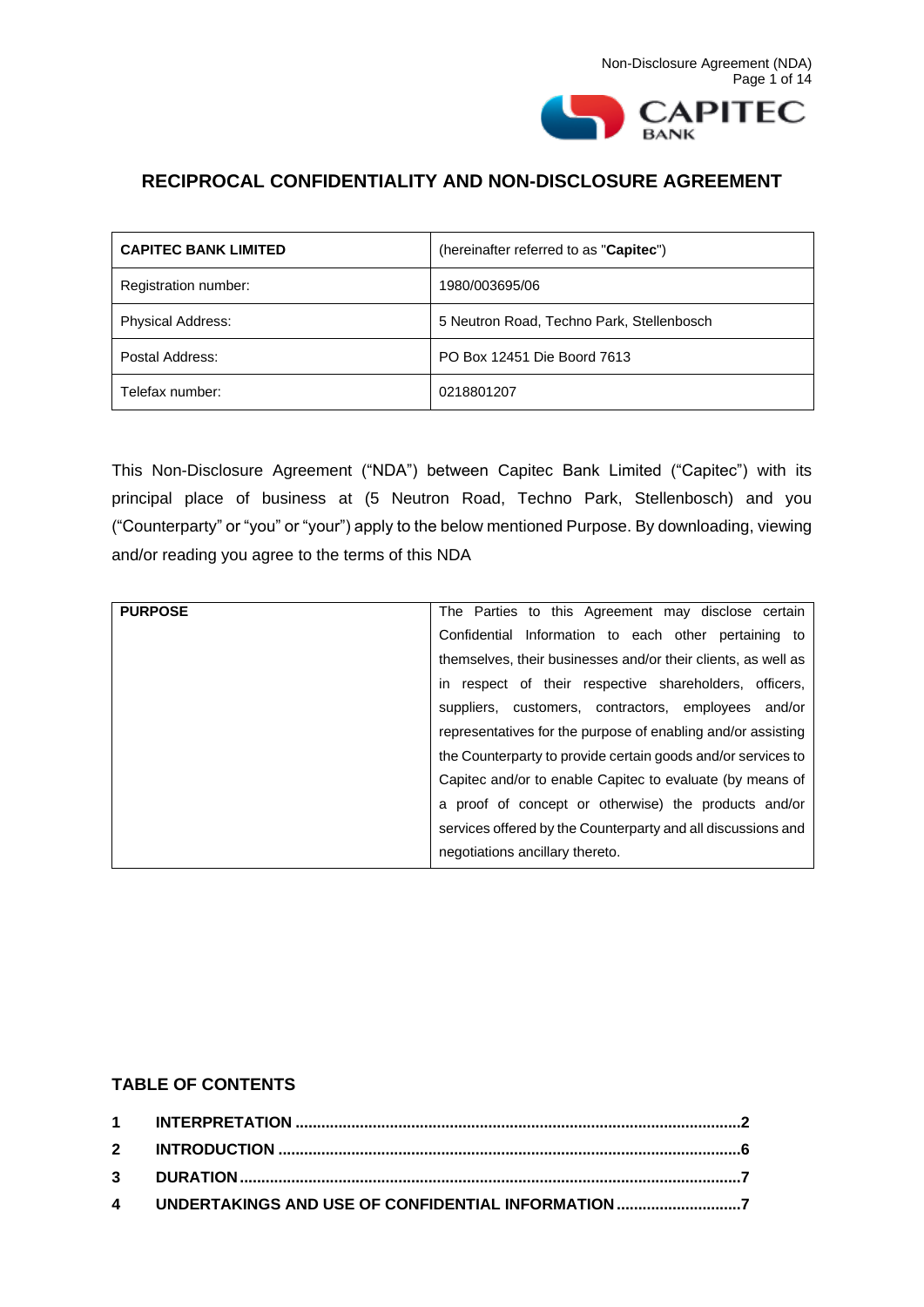| 5              | <b>RETURN OR DESTRUCTION OF CONFIDENTIAL INFORMATION9</b> |  |
|----------------|-----------------------------------------------------------|--|
| 6              |                                                           |  |
| $\overline{7}$ |                                                           |  |
| 8              |                                                           |  |
| 9              |                                                           |  |
| 10             |                                                           |  |
| 11             |                                                           |  |
| 12             |                                                           |  |
| 13             |                                                           |  |
| 14             |                                                           |  |
| 15             |                                                           |  |
| 16             |                                                           |  |
| 17             |                                                           |  |
|                |                                                           |  |

## **WHEREBY THE PARTIES AGREE AS FOLLOWS:**

#### <span id="page-1-0"></span>**1 INTERPRETATION**

- 1.1 In this Agreement -
	- 1.1.1 clause headings are for convenience only and are not to be used in its interpretation;
	- 1.1.2 unless the context indicates a contrary intention, an expression which denotes -
- 1.1.2.1 any gender includes the other genders;
- 1.1.2.2 a natural person includes a juristic person and *vice versa*;
- 1.1.2.3 the singular includes the plural and *vice versa*.
- 1.2 In this Agreement, unless the context indicates a contrary intention, the following words and expressions bear the meanings assigned to them and cognate expressions bear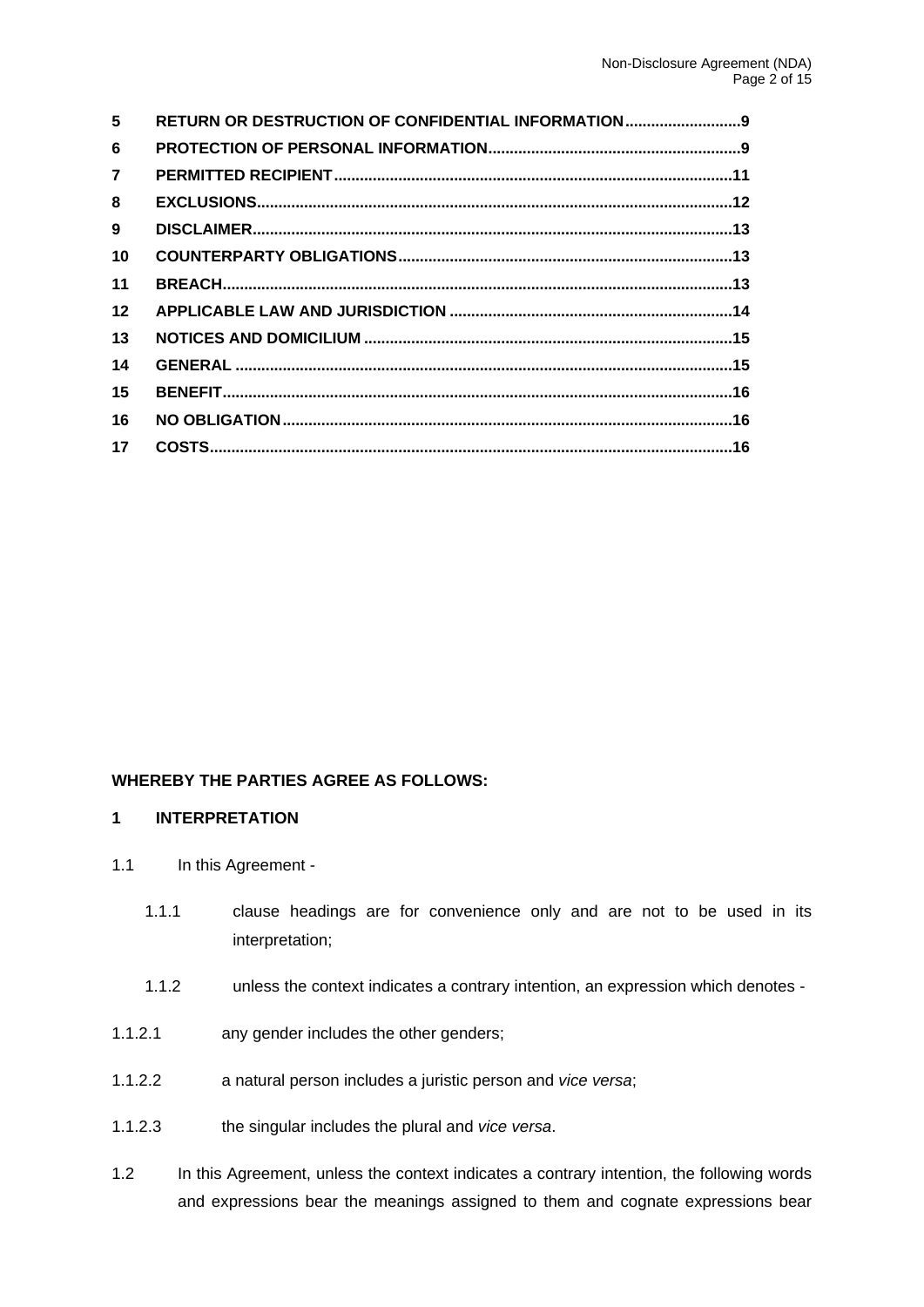corresponding meanings –

- 1.2.1 "**Agreement**" means this reciprocal confidentiality and non-disclosure agreement, including all annexures (if any) hereto;
- 1.2.2 "**Associated Companies**" means, as the case may be, all Subsidiaries, the Holding Company and all other Subsidiaries of the Holding Company of the Disclosing Party , and includes a company, not being a subsidiary, in which the Disclosing Party directly or indirectly has a significant shareholding or financial interest;
- 1.2.3 "**Business Day**" means any day other than a Saturday, Sunday or a public holiday as gazetted by the Government of the Republic of South Africa from time to time;
- 1.2.4 "**Companies Act**" means the Companies Act, No 71 of 2008, as amended;
- 1.2.5 "**Confidential Information**" includes, without limitation, any and all information or data of any nature relating to the Disclosing Party or any of its Associated Companies which is disclosed by the Disclosing Party to the Receiving Party (whether before or after the Signature Date) in whatever format (including oral, written, electronic or visual form) and whether recorded or not (and if recorded, whether recorded in writing, on any electronic medium or otherwise), and which is intended or which by its nature or content could reasonably be identifiable as, or expected to be, confidential and/or proprietary to the Disclosing Party and/or its Associated Companies, and which includes, without limitation even if it is not marked as 'confidential', 'proprietary' or 'restricted' (or any similar designation), any and all:
- 1.2.5.1 information which was disclosed to one Party by any third party in terms of any agreement between such Party and the relevant third party and which has become known to the Receiving Party;
- 1.2.5.2 information relating to the Disclosing Party's business activities, business relationships (including information relating to such business relationships), services, processes, data, employees, clients, technical information, techniques, know-how, operating methods and procedures, business strategy and business models, including all agreements to which the Disclosing Party is a party (including this Agreement);
- 1.2.5.3 information relating to costs, sources of services and customer lists (whether actual or potential);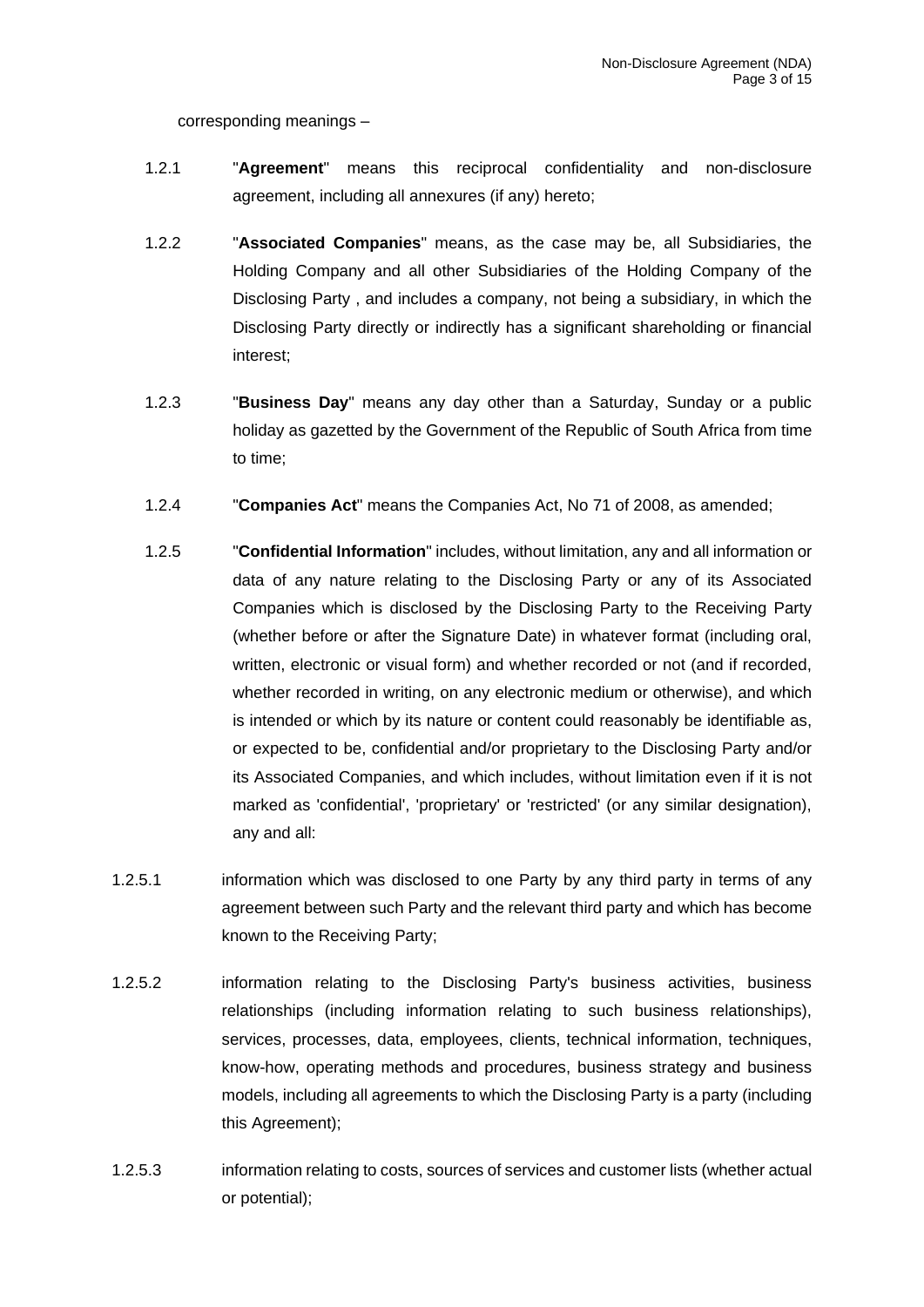- 1.2.5.4 information relating to pricing, price lists and purchasing policies;
- 1.2.5.5 information contained in or relating to the Disclosing Party's technology and telecommunications systems, computer data, databases, programmes and source codes, including any third party hardware, software or information or incidents concerning faults or defects therein;
- 1.2.5.6 products, specifications, software documentation and configuration information;
- 1.2.5.7 marketing information of whatsoever nature or kind;
- 1.2.5.8 financial, technical, scientific, commercial and market information of whatsoever nature or kind;
- <span id="page-3-0"></span>1.2.5.9 personal information of whatsoever nature or kind, including 'personal information' as defined in POPI;
	- 1.2.6 "**Cover Page**" means the first page (and the second page) of this Agreement indicating the business terms of this Agreement and to which this Agreement is attached;
	- 1.2.7 "**Disclosing Party**" being either of the Parties referred to in clause [1.2.12](#page-3-0) as determined by the context;
	- 1.2.8 "**Entity**" means any person, association, business, close corporation, club, company, concern, enterprise, partnership, trust, undertaking, voluntary association or other similar Entity, whether corporate or unincorporated;
	- 1.2.9 "**Exclusions**" means the circumstances in which the undertakings given by the Receiving Party are not applicable, as described in clause [8;](#page-11-0)
	- 1.2.10 "**Good Industry Practice**" means in relation to an obligation, undertaking, activity or a service, the exercise of the degree of skill, speed, care, diligence, judgement, prudence and foresight and the use of current practices, controls, systems, technologies and processes, which would be expected of a skilled, experienced and market leading service provider who seeks to engage with Capitec applying skilled resources with the requisite levels of expertise;
	- 1.2.11 "**Holding Company**" shall bear the meaning assigned thereto in section 1 of the Companies Act;
	- 1.2.12 "**Parties**" means the parties to this Agreement being: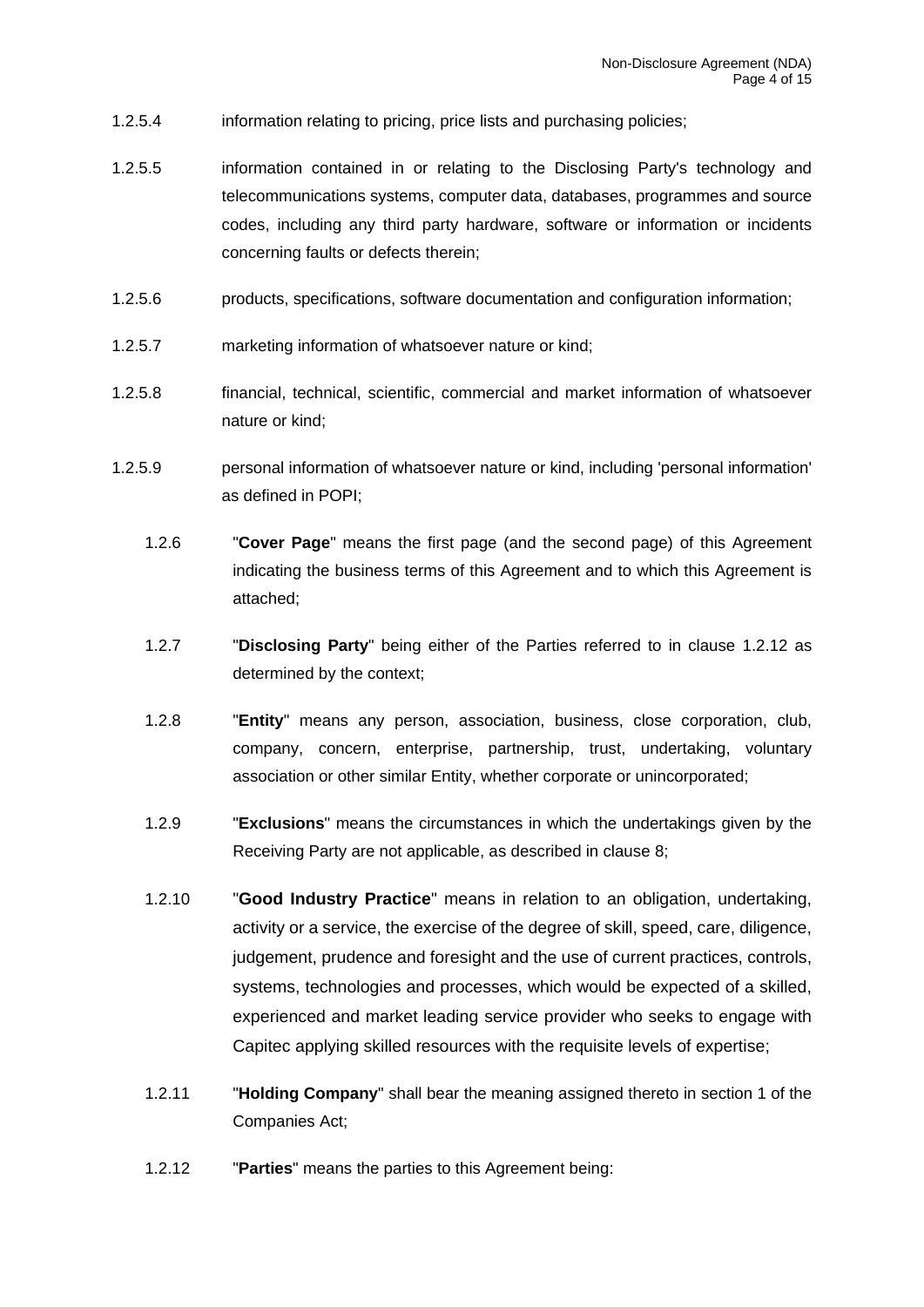- 1.2.12.1 "**Capitec**" means as described on the Cover Page of the Agreement; and
- 1.2.12.2 "**Counterparty**" means as described on the Cover Page of the Agreement;
	- 1.2.13 "**POPI**" means the Protection of Personal Information Act, No 4 of 2013, as amended or substituted from time to time;
	- 1.2.14 "**Permitted Recipients**" means, in relation to the Receiving Party, any director, officer, employee, agent, contractor, sub-contractor, professional advisor or other third party representatives to whom disclosure of Confidential Information is reasonably necessary in order for the Receiving Party to fulfil the Purpose;
	- 1.2.15 "**Purpose**" shall bear the meaning as indicated on the Cover Page;
	- 1.2.16 "**Receiving Party**" means the Party other than the Disclosing Party, to the extent that it receives Confidential Information in terms of this Agreement;
	- 1.2.17 "**Signature Date**" means the date of signature of this Agreement by the Party last signing in time;
	- 1.2.18 "**Subsidiary**" shall bear the meaning assigned to it in section 1 of the Companies Act.
- 1.3 Any substantive provision conferring rights or imposing obligations on any Party in the interpretation clause shall be given effect to as if it were a substantive provision in the body of the Agreement.
- 1.4 Words and expressions defined in any clause shall, unless the application of any such word or expression is specifically limited to that clause, bear the meaning assigned to such word or expression throughout this Agreement.
- 1.5 Reference to months or years shall be construed as calendar months or years.
- 1.6 Unless specifically otherwise provided, any number of days prescribed shall be determined by excluding the first and including the last day or, where the last day falls on a day that is not a business day, the next succeeding Business Day.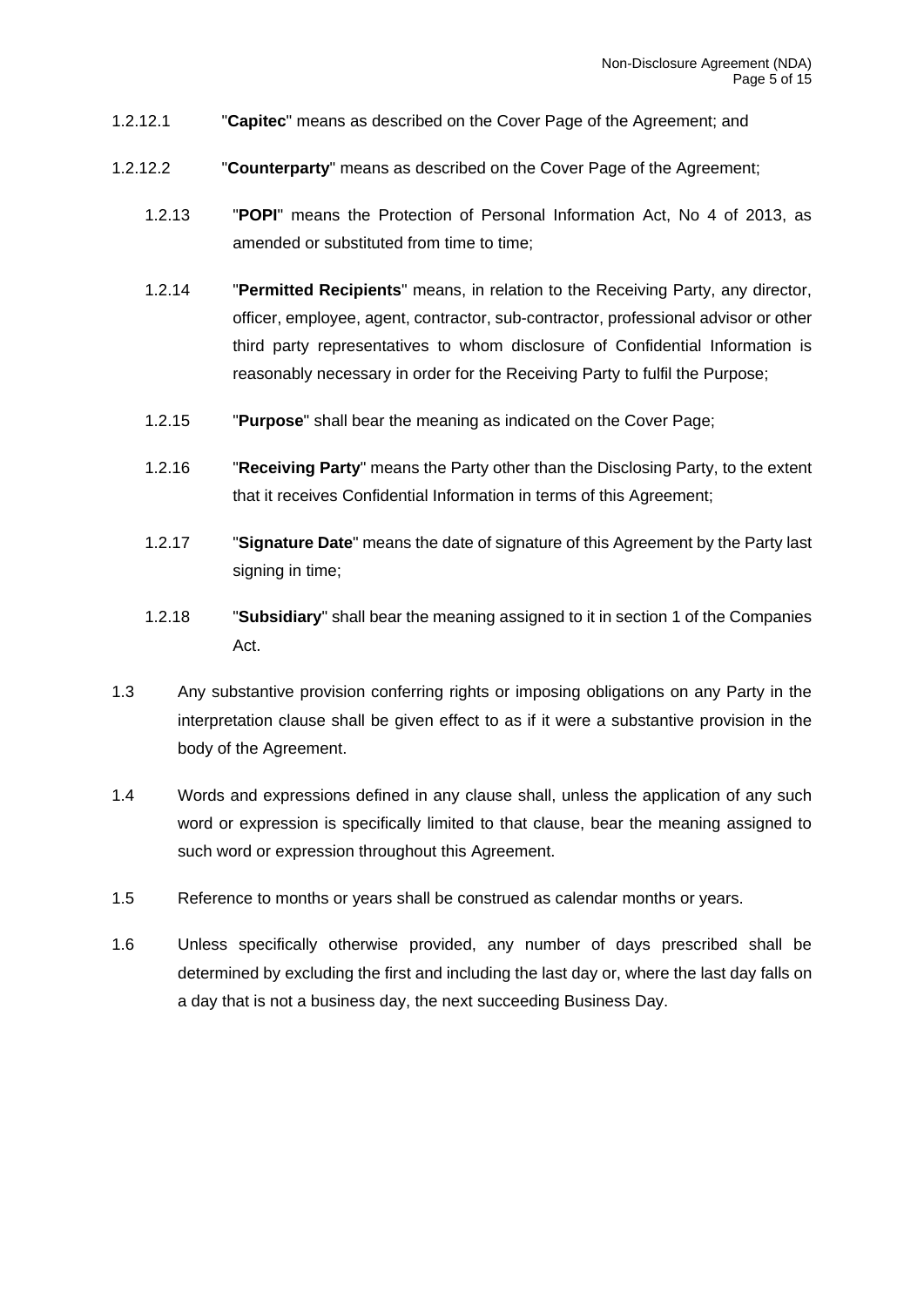- 1.7 Except to the extent that any provision of this Agreement expressly provides otherwise, if the only day or the last day for the exercise of any right, performance of any obligation or taking (or procuring the taking of) any action in terms of any provision of this Agreement falls on a day which is not a Business Day, such right shall be capable of being exercised, or such obligation performed or action taken on the immediately succeeding Business Day.
- 1.8 No provision herein shall be construed against or interpreted to the disadvantage of any Party hereto by reason of such Party having or being deemed to have structured, drafted or introduced such provision.
- 1.9 No provision of this Agreement shall (unless otherwise stipulated) constitute a stipulation for the benefit of any person (*stipulatio alteri*) who is not a Party to this Agreement.
- 1.10 The *eiusdem generis* (of the same kind) rule shall not apply to this Agreement.
- 1.11 Whenever the term "**including**" is used followed by specific examples, such examples shall not be construed so as to limit the meaning of that term.

## <span id="page-5-0"></span>**2 INTRODUCTION**

- 2.1 It is the intention of the Parties to enter into negotiations and/or discussions in relation to the Purpose.
- 2.2 In the course of such negotiations and/or discussions, the subsequent implementation of any agreement or arrangement which may arise out of such negotiations and/or discussions and in any future interactions between the Parties, the Parties may disclose certain Confidential Information to each other and each may gain knowledge of the Confidential Information of the other.
- 2.3 The Parties desire to keep the negotiations and/or discussions, and the nature and scope thereof, as well as all other actions which may flow there from, confidential.
- 2.4 The Parties are willing to provide each other with an undertaking to maintain the confidentiality of the Confidential Information, on the terms and conditions set out in this Agreement.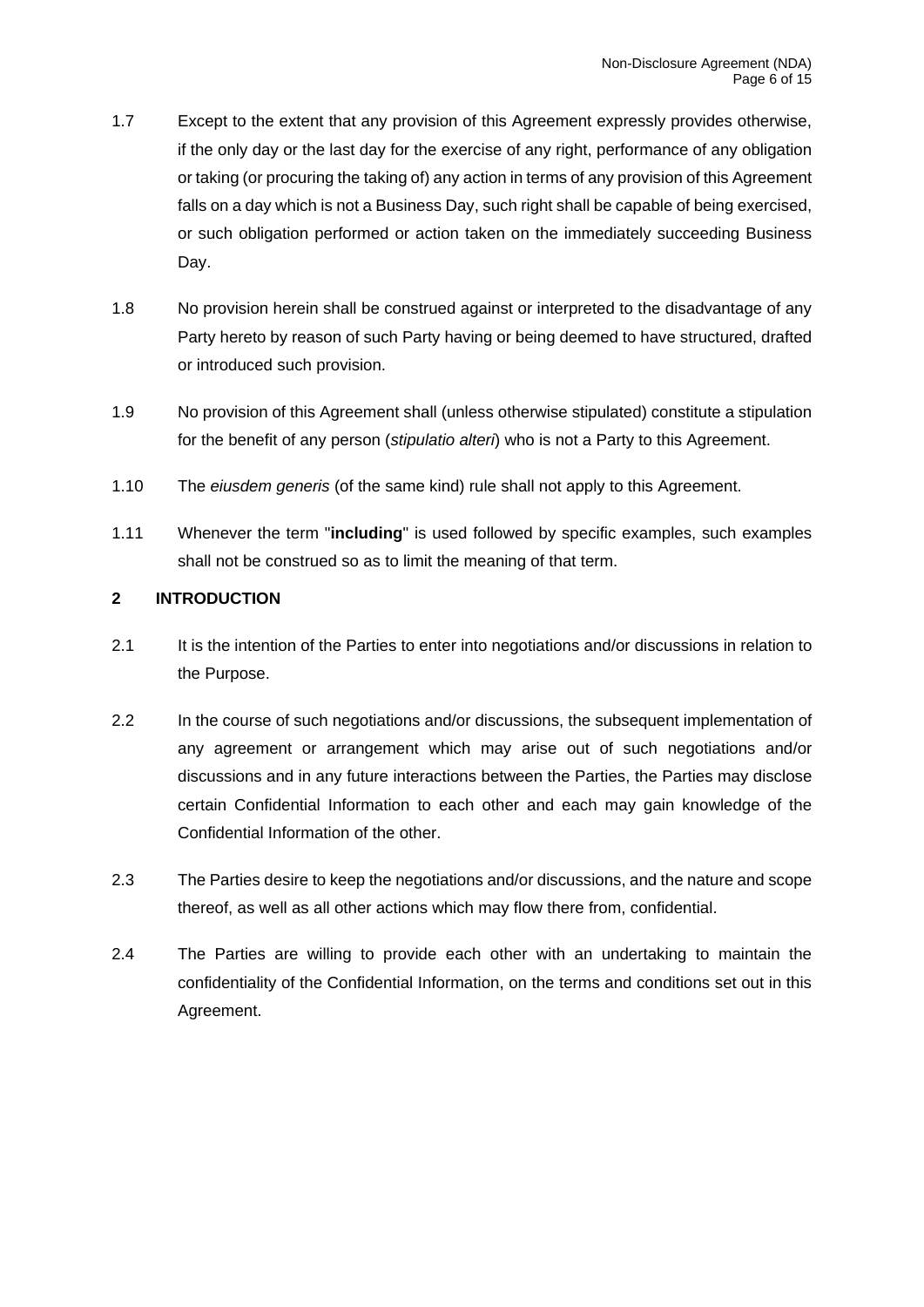## <span id="page-6-0"></span>**3 DURATION**

The Parties agree that the terms and conditions of this Agreement shall commence with retrospective effect from the date on which the first Confidential Information is disclosed by the Disclosing Party to the Receiving Party, regardless of the Signature Date hereof, and shall continue for three (3) years. The confidentiality obligations shall, however, survive the expiry or termination of this Agreement and shall continue indefinitely or until the information is no longer considered confidential by the Disclosing Party.

## <span id="page-6-1"></span>**4 UNDERTAKINGS AND USE OF CONFIDENTIAL INFORMATION**

- 4.1 The Receiving Party acknowledges that
	- 4.1.1 the Confidential Information is a valuable, special and unique asset of the Disclosing Party and/or its Associated Companies; and
	- 4.1.2 the Disclosing Party and/or its Associated Companies may suffer irreparable harm or substantial economic and other loss in the event of such Confidential Information being disclosed or used otherwise than in accordance with this Agreement.
- 4.2 The Receiving Party undertakes and agrees that all Confidential Information received from the Disclosing Party, or which otherwise comes to the knowledge of the Receiving Party:
	- 4.2.1 is proprietary to the Disclosing Party and/or one or more of its Associated Companies; and
	- 4.2.2 does not confer any rights of whatsoever nature in such Confidential Information on the Receiving Party.
- <span id="page-6-2"></span>4.3 The Receiving Party irrevocably and unconditionally agrees and undertakes -
	- 4.3.1 to treat and safeguard the Confidential Information as strictly private, secret and confidential;
	- 4.3.2 to maintain the Confidential Information in accordance with industry standards, using practices no less stringent than those used by the Receiving Party to protect its own Confidential Information;
	- 4.3.3 to initiate, maintain and monitor internal security procedures, acceptable to the Disclosing Party to protect it against theft, damage, unauthorised access (including access by electronic means) and to prevent Confidential Information from falling into the hands of unauthorised third parties;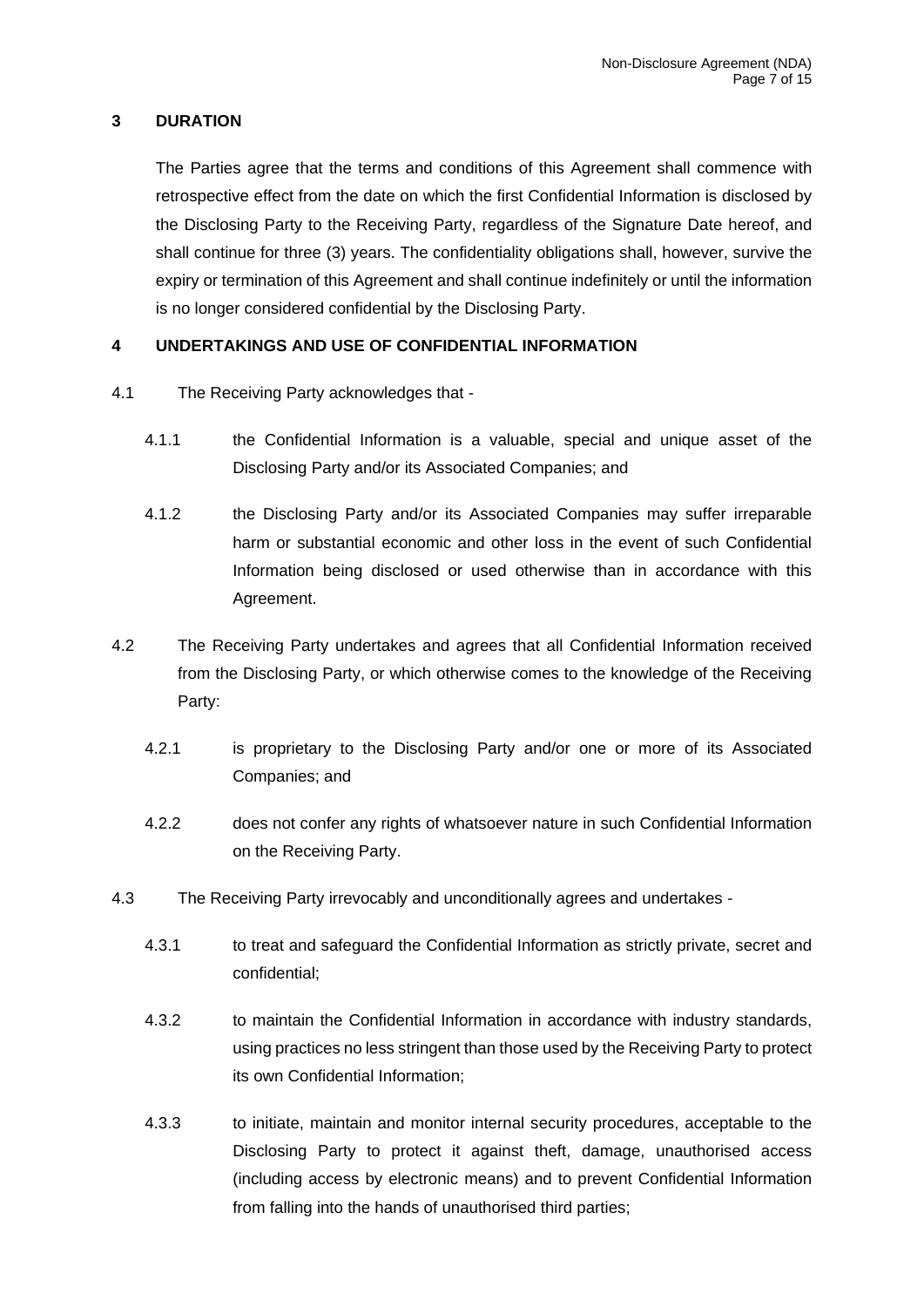- 4.3.4 to comply with the provisions of POPI;
- 4.3.5 to disclose Confidential Information only to Permitted Recipients and then only to the extent that such disclosure is necessary for the Purpose and only on a "*needto-know*" basis;
- 4.3.6 except as permitted by this Agreement, not to disclose or divulge, directly or indirectly, the Confidential Information in any manner to any third party (other than the Permitted Recipients) for any reason or purpose whatsoever without the prior written consent of the Disclosing Party, which consent may be granted or withheld in the Disclosing Party's sole and absolute discretion;
- 4.3.7 not to use or permit the use of the Confidential Information for any purpose other than the Purpose and, in particular, not to use or permit the use of the Confidential Information, whether directly or indirectly, to obtain a commercial, trading, investment, financial or other advantage over the Disclosing Party and/or its Associated Companies or otherwise use it to the detriment of the Disclosing Party and/or its Associated Companies;
- 4.3.8 not to decompile, dissemble or reverse engineer or otherwise modify, adapt, alter or vary the whole or any part of the Confidential Information in any manner whatsoever;
- 4.3.9 not to copy or reproduce the Confidential Information by any means without the prior written consent of the Disclosing Party, it being recorded that any copies shall be and remain the property of the Disclosing Party; and
- 4.3.10 to notify the Disclosing Party immediately if it becomes aware of or suspects that any Confidential Information has been disclosed to or is in the possession of any person who is not a Permitted Recipient and provide any assistance the Disclosing Party may require at the Disclosing Party's cost, unless such unauthorised possession, use or knowledge is the fault of the Receiving Party (or a Permitted Recipient) when such assistance shall be at the Receiving Party's cost.
- 4.4 The Receiving Party acknowledge that certain Confidential Information may be so sensitive as to require special handling procedures and obligations in addition to those set forth in this Agreement. In such event, the Parties may enter into supplements to this Agreement identifying such Confidential Information and the special procedures and obligations relating to the disclosure thereof.
- 4.5 In instances where the Disclosing Party wishes to maintain the highest level of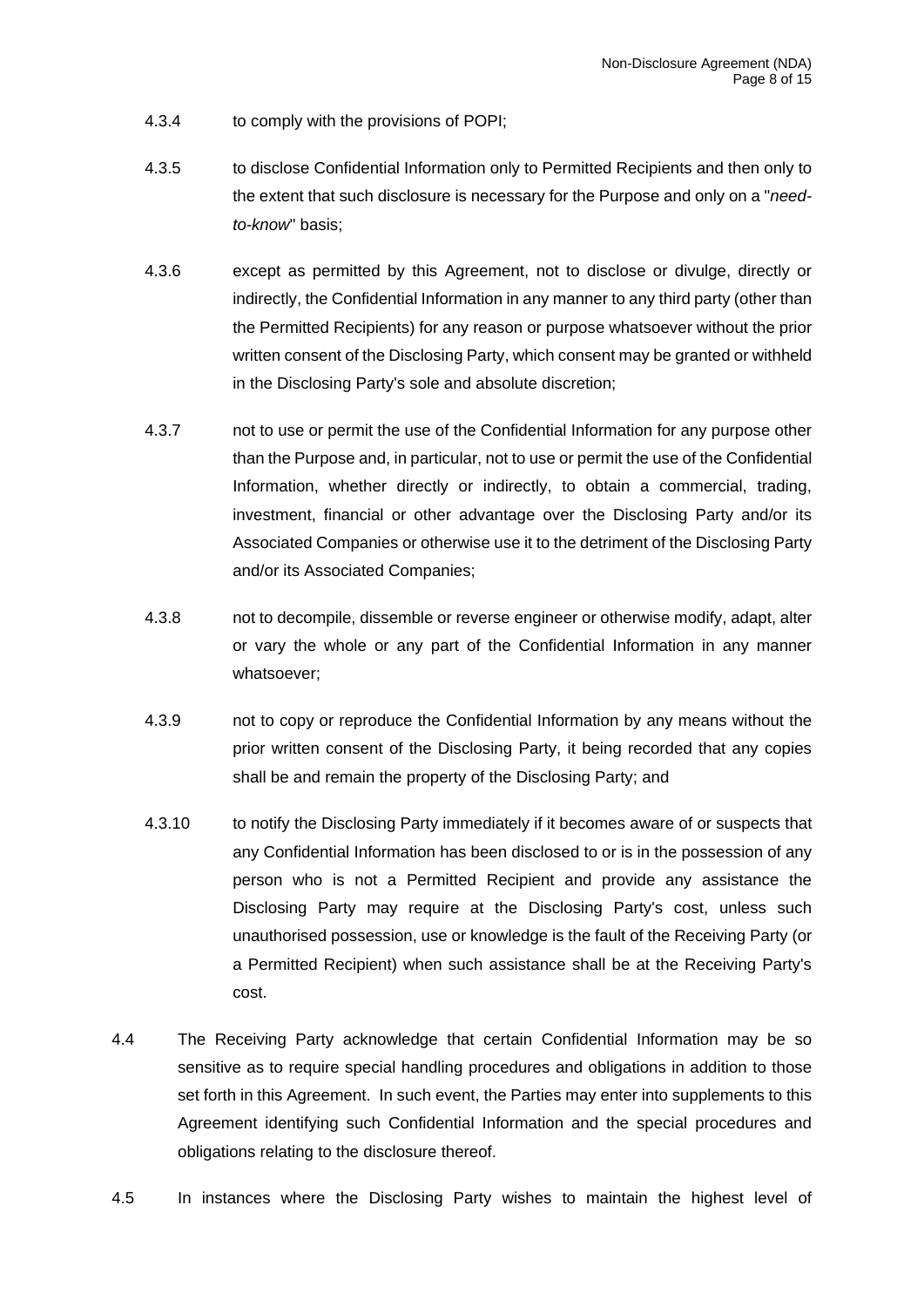confidentiality in respect of discussions and in connection with the Confidential Information, it is agreed that the Receiving Party will not, unless otherwise directed in writing by the Disclosing Party, communicate with any other person in the employ of, or representing the Disclosing Party, other than the persons nominated by the Disclosing Party in a separate addendum to this Agreement. The Disclosing Party shall likewise only communicate with the persons nominated by the Receiving Party in the same addendum.

### <span id="page-8-0"></span>**5 RETURN OR DESTRUCTION OF CONFIDENTIAL INFORMATION**

- 5.1 The Disclosing Party shall have the right to demand the return or destruction of all its Confidential Information at any time (regardless of where it is stored or in which format it is held, including any and all copies of it). Upon such demand, the Receiving Party shall, at its own expense and in accordance with the instructions of the Disclosing Party either:-
	- 5.1.1 within 5 (five) days return to the Disclosing Party all Confidential Information including any copies, notes or summaries thereof (whether in paper, electronic or other format) held by the Receiving Party or Permitted Recipients without keeping any copies thereof; or
	- 5.1.2 within 5 (five) days destroy or permanently and irrevocably delete, or procure the destruction or permanent deletion of, the Confidential Information including any and all copies, notes or summaries (whether in paper, electronic or other format) held by the Receiving Party or its Permitted Recipients; or
	- 5.1.3 within 5 (five) days irrevocably delete or procure the deletion of all Confidential Information from any computer, word processor or other device in the possession or control of the Receiving Party or any Permitted Recipients, and

confirm in writing to the Disclosing Party the fact that all such Confidential Information has been returned, destroyed and/or irrevocably deleted in compliance with the terms of this Agreement and the instructions of the Disclosing Party and in event that the Confidential Information has been destroyed, the Receiving Party shall provide written proof to the Disclosing Party that destruction has taken place, to the satisfaction of the Disclosing Party.

5.2 In the event that any law requires the Receiving Party to retain a record(s) of Confidential Information, the Receiving Party must inform the Disclosing Party, in writing, within 2 (two) days of receipt of demand in terms of clause 5.1, of the Receiving Party's legal obligation which prevents the return or destruction of the Confidential Information.

### <span id="page-8-1"></span>**6 PROTECTION OF PERSONAL INFORMATION**

6.1 The Parties agree that they are each responsible for complying with their respective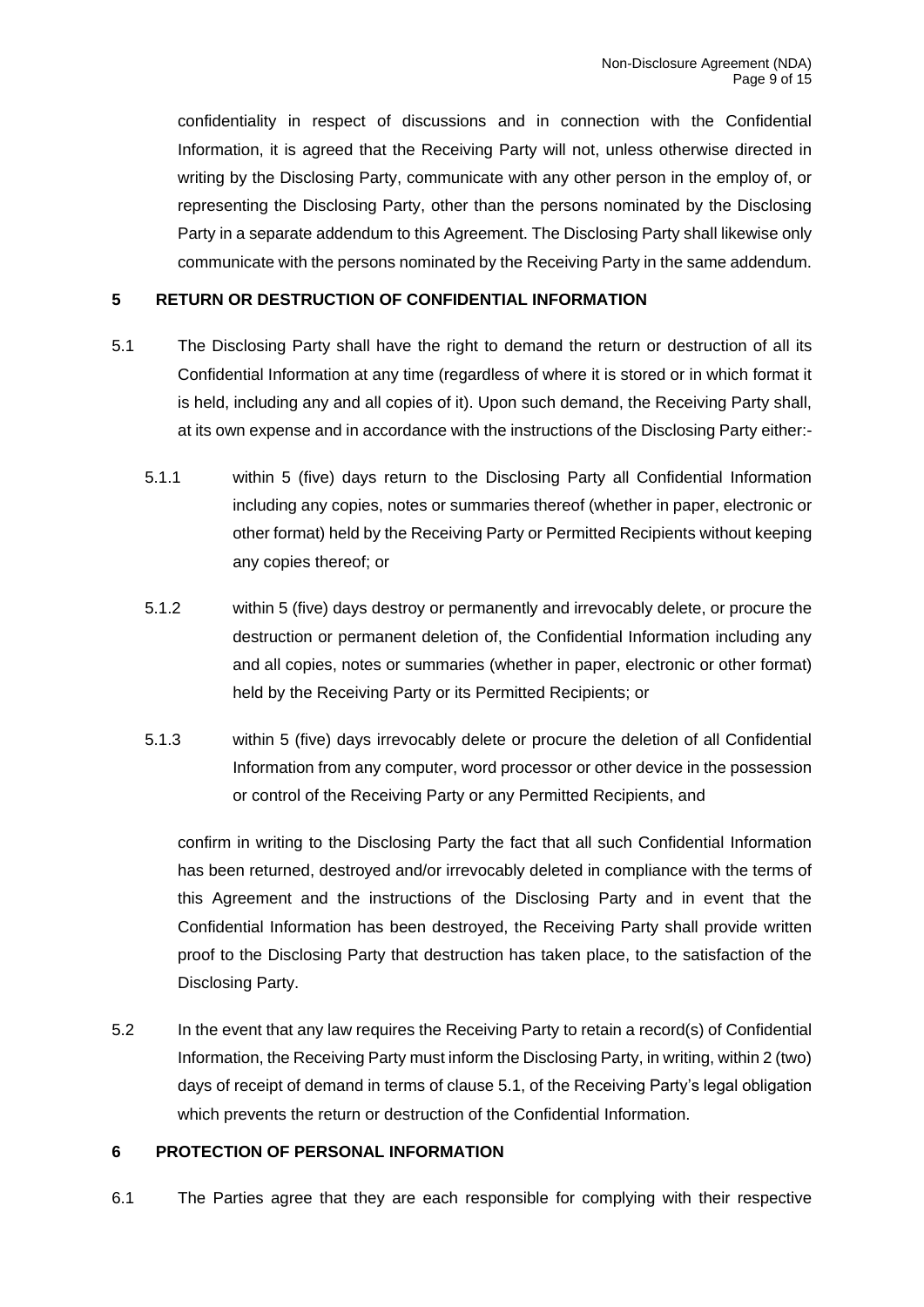general obligations under POPI and/or any other applicable laws governing the Processing of Personal Information or personal data.

- 6.2 The terms "Data Subject", "Operator", "Responsible Party", "Personal Information" and "Processing" have the meanings assigned to it in POPI.
- 6.3 The term "Card Data" has the meaning assigned to it by the Payment Card Industry Security Standards Council as recorded in the Payment Card Industry Data Security Standards ("PCI Standards") Glossary Terms, Abbreviations, and Acronyms. Card Data is a category of Personal Information.
- 6.4 The Parties agree that the Disclosing Party shall at all times remain the Responsible Party in respect of Personal Information disclosed to the Receiving Party for the Purpose. The Receiving Party acknowledges and undertakes that, should it have access to and Process, Personal Information of Data Subjects, the Receiving Party shall comply with all relevant provisions of POPI that apply to Operators, in relation to all Personal Information received, and without prejudice to the generality of the foregoing, undertakes:
	- 6.4.1 to use and process the Personal Information solely for the Purpose;
	- 6.4.2 not to allow any unauthorised persons access to the Personal Information;
	- 6.4.3 not to do anything in relation to the Personal Information that requires the consent of, or notification to, a Data Subject without first acquiring such consent or providing such notification, as the case may be;
	- 6.4.4 to comply immediately with all lawful and reasonable requests made by the Disclosing Party to ensure compliance with POPI;
	- 6.4.5 to inform the Disclosing Party of all requests made by Data Subjects in terms of POPI, and to comply with such requests (to the extent required by POPI) should the Disclosing Party authorise the Receiving Party to do so;
	- 6.4.6 not to perform any act or omission that will cause the Disclosing Party to breach any of its obligations under POPI;
	- 6.4.7 in addition to the undertakings under clause [4.3](#page-6-2) above, to implement reasonable and appropriate technical and organisational security measures to prevent the loss of, damage to and/or unauthorized access or destruction of Personal Information, and take reasonable steps to ensure that all its representatives, employees, agents, partners and third party sub-contractors, if applicable, comply with all the undertakings in this clause [6;](#page-8-1)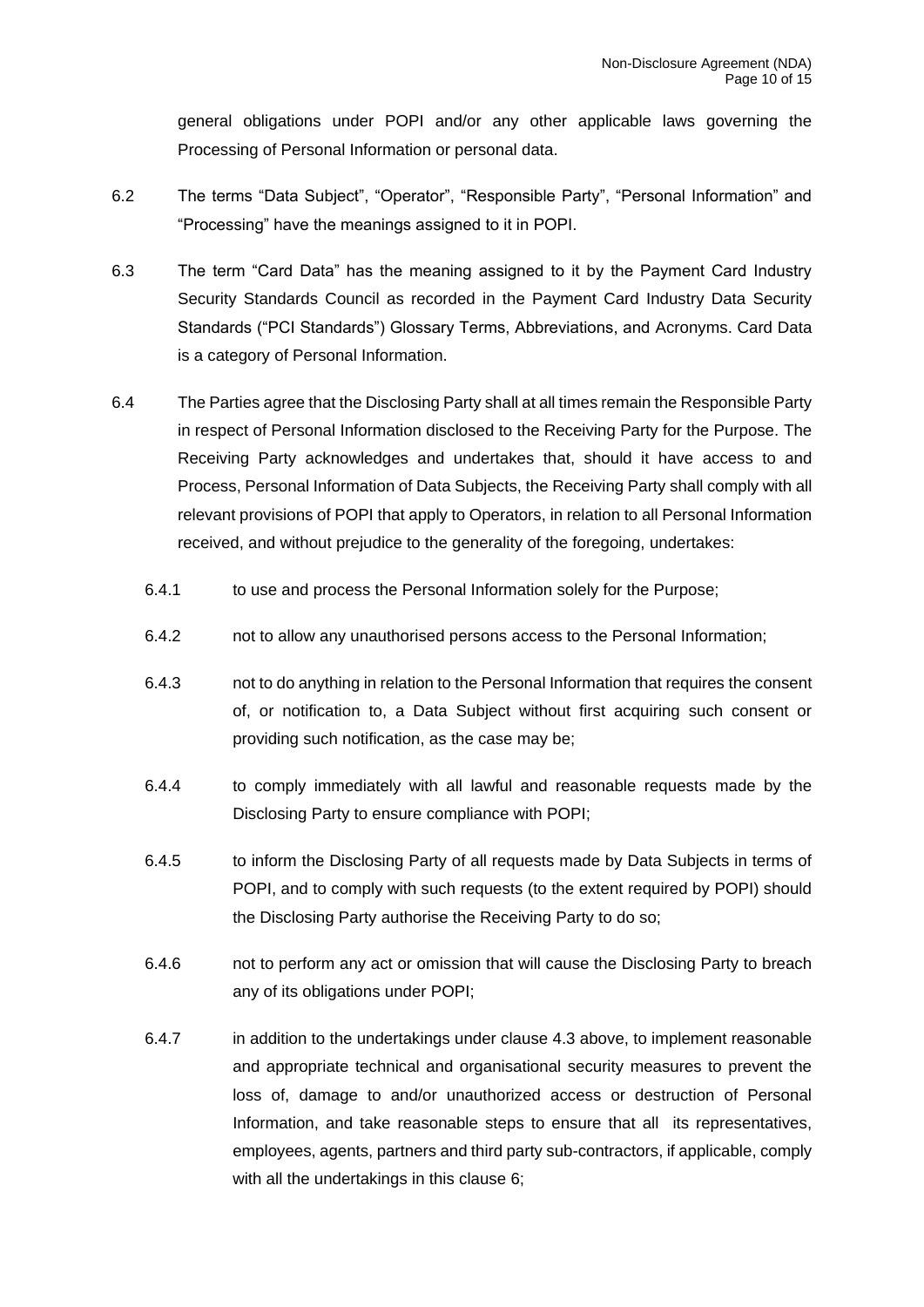- 6.4.8 to provide the Disclosing Party with such information and access to Personal Information as the Disclosing Party may require to satisfy itself that the Receiving Party is complying with the obligations in this clause [6;](#page-8-1)
- 6.4.9 obtain prior written consent of the Disclosing Party should any Personal Information be transferred cross border in compliance with the provisions of POPI; and
- 6.4.10 to notify the Disclosing Party immediately (or if not reasonably possible, as soon as reasonably possible) of any breach or anticipated breach of these undertakings or any of the provisions of POPI (including but not limited to any security breach or anticipated security breach, or unauthorised disclosure) in relation to the Personal Information, or any complaint (together with the full details of the complaint) received from a Data Subject.
- 6.5 The Receiving Party acknowledges and undertakes that, should it have access to and/or Process Card Data, the Receiving Party shall comply with PCI Standards in addition to the requirements set out in clause 4.3 above and this clause 6.
- 6.6 The Receiving Party hereby indemnifies and defends the Disclosing Party against any loss, claims, costs (including legal costs on an attorney and own client scale) or damage which may be suffered or incurred by the Disclosing Party in consequence of any breach of any of the above undertakings in this clause [6](#page-8-1) by the Receiving Party.

## <span id="page-10-0"></span>**7 PERMITTED RECIPIENT**

- 7.1 The Receiving Party shall, both before and after the disclosure of any Confidential Information to a Permitted Recipients, inform such Permitted Recipients of, and take all practical steps to impress upon him or it, the secret and confidential nature of the Confidential Information and the Receiving Party's obligations under this Agreement (specifically the undertakings under clause [4.3](#page-6-2) above).
- 7.2 The Receiving Party shall be responsible for procuring that the Permitted Recipients abide by the provisions of this Agreement and agree to be bound by the confidentiality undertakings given to the Disclosing Party by the Recipient in this Agreement. The Receiving Party shall be responsible for any breach of the terms of this Agreement by any Permitted Recipient.
- <span id="page-10-1"></span>7.3 The Receiving Party shall (if requested to do so by the Disclosing Party) procure that the Permitted Recipients give a written undertaking in favour of the Disclosing Party in regard to the Confidential Information on substantially the same terms and conditions contained in this Agreement.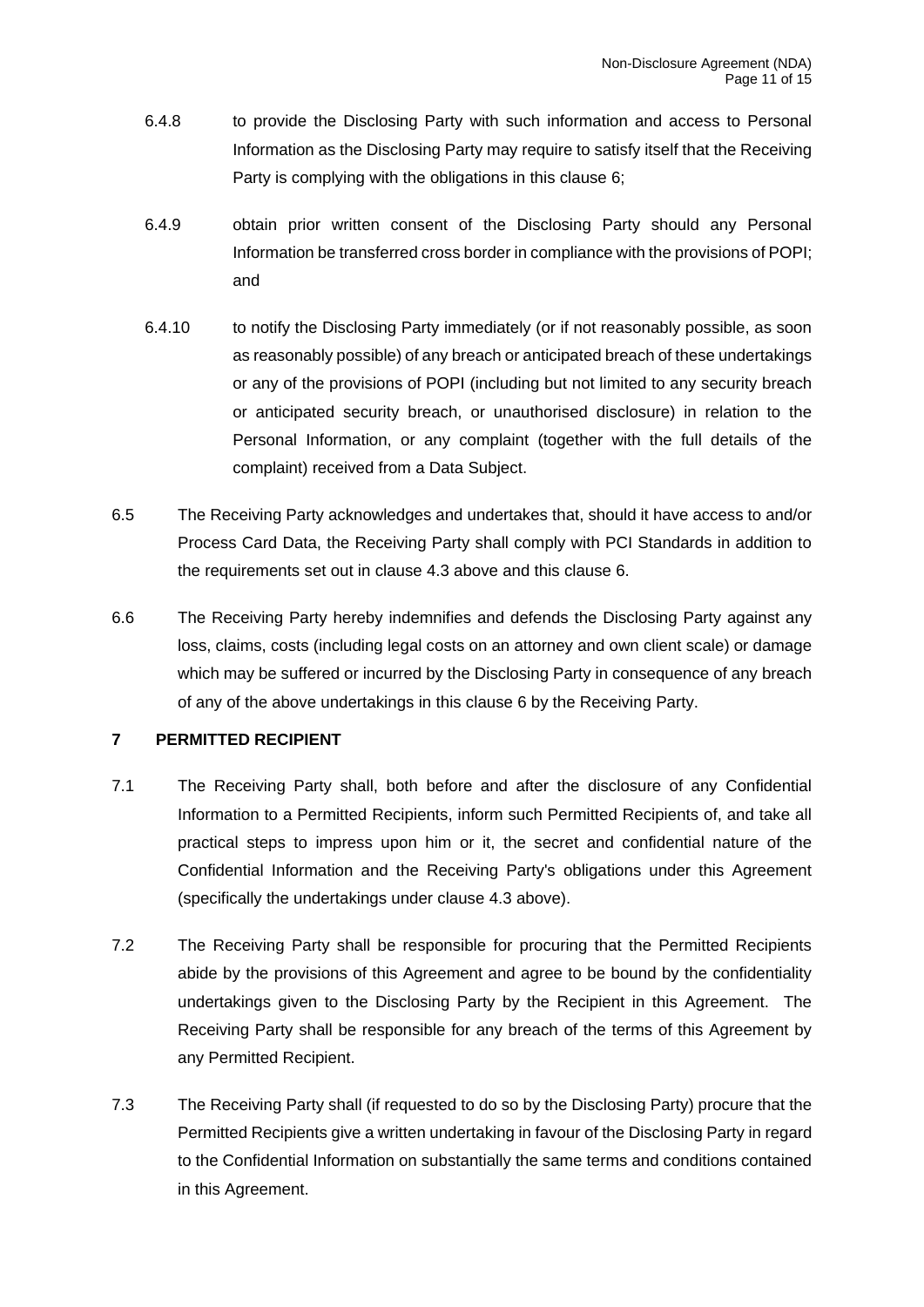7.4 The Receiving Party's failure to obtain receipt of the written undertaking referred to in clause [7.3](#page-10-1) above shall in no way detract from the Receiving Party's obligations in terms of this Agreement and particularly in terms of the remaining provisions of this clause [7](#page-10-0) and clause [9.](#page-12-0)

### <span id="page-11-0"></span>**8 EXCLUSIONS**

- 8.1 The determination of whether information is Confidential Information shall not be affected by whether or not such information is subject to, or protected by, common law or statute related to copyright, patent, trademarks or otherwise.
- 8.2 If the Receiving Party is uncertain as to whether any information is Confidential Information, the Receiving Party shall treat such information as confidential until the contrary is agreed by the Disclosing Party in writing.
- 8.3 The undertakings given by the Receiving Party in this Agreement and in particular in clause [4.3](#page-6-2) shall not apply to any information which –
	- 8.3.1 is or becomes generally and lawfully available to the public and other than by the negligence or default of the Receiving Party and/or any Permitted Recipient, or by the breach of this Agreement by any of them;
	- 8.3.2 the Disclosing Party confirms in writing is disclosed on a non-confidential basis; or
	- 8.3.3 has lawfully become known by or come into the possession of the Receiving Party on a non-confidential basis from a source other than the Disclosing Party or any of its Associated Companies having the legal right to disclose same, provided that such knowledge or possession is evidenced by the written records of the Receiving Party existing at the Signature Date,

## provided that –

- 8.3.4 the onus shall at all times rest on the Receiving Party to establish that such information falls within the Exclusions;
- 8.3.5 information will not be deemed to be within the Exclusions merely because such information is embraced by more general information in the public domain or in the Receiving Party's possession; and
- 8.3.6 any combination of features will not be deemed to be within the Exclusions merely because individual features are in the public domain or in the Receiving Party's possession, but only if the combination itself and its principle of operation are in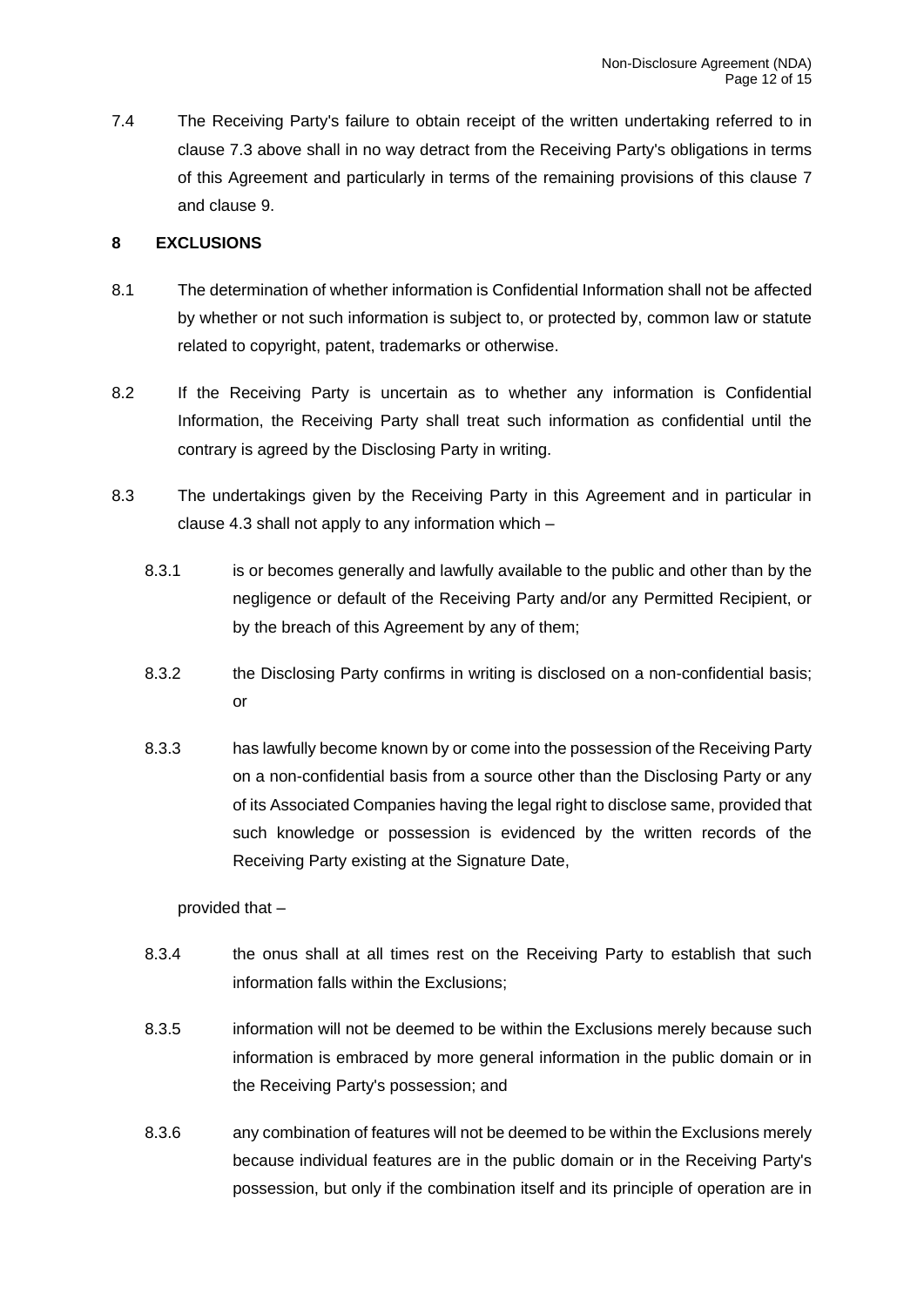the public domain or in the Receiving Party's possession.

- 8.4 In addition, the undertakings given by the Receiving Party in clause 5 above shall not apply to any information which –
	- 8.4.1 the Receiving Party, or anyone to whom the Receiving Party has supplied any such Confidential Information, is required to retain any such Confidential Information by any applicable law or by any competent judicial, governmental, supervisory, or regulatory body or in accordance with internal policy;
	- 8.4.2 has been referred to in board papers and board minutes of the Receiving Party; or
	- 8.4.3 has been disclosed by the Receiving Party in terms of 8.4.2 above.

### <span id="page-12-0"></span>**9 DISCLAIMER**

9.1 The Parties do not make any representation or warranty as to the accuracy or completeness of any of the Confidential Information disclosed in relation to the Purpose, unless it forms part of any goods and/or services to be rendered by the Recipient to Capitec in term of any agreement concluded between the Parties.

### <span id="page-12-1"></span>**10 COUNTERPARTY OBLIGATIONS**

- 10.1 In addition to all other obligations which it may have in terms of this Agreement. The Counterparty hereby agrees and shall be obliged to ensure that any proposed engagement between Capitec and the Counterparty is entered into in a workmanlike manner, in accordance with Good Industry Practice and in compliance with all applicable laws.
- 10.2 The Counterparty furthermore hereby unequivocally agrees to and shall comply to Capitec's code of conduct which is available on request and accessible at <https://www.capitecbank.co.za/business-services/procurement/code-of-conduct>, which is subject to change from time to time at the sole discretion of Capitec.

#### <span id="page-12-2"></span>**11 BREACH**

- 11.1 Without prejudice to any other rights of the Disclosing Party under this Agreement or in law, in the event of any unauthorised disclosure or use of the Confidential Information which is or is reasonably likely to constitute a breach of any provision of this Agreement, the Receiving Party shall, at the sole cost of the Receiving Party –
	- 11.1.1 immediately notify the Disclosing Party in writing and take such steps as the Disclosing Party may reasonably require in order to remedy or mitigate the effects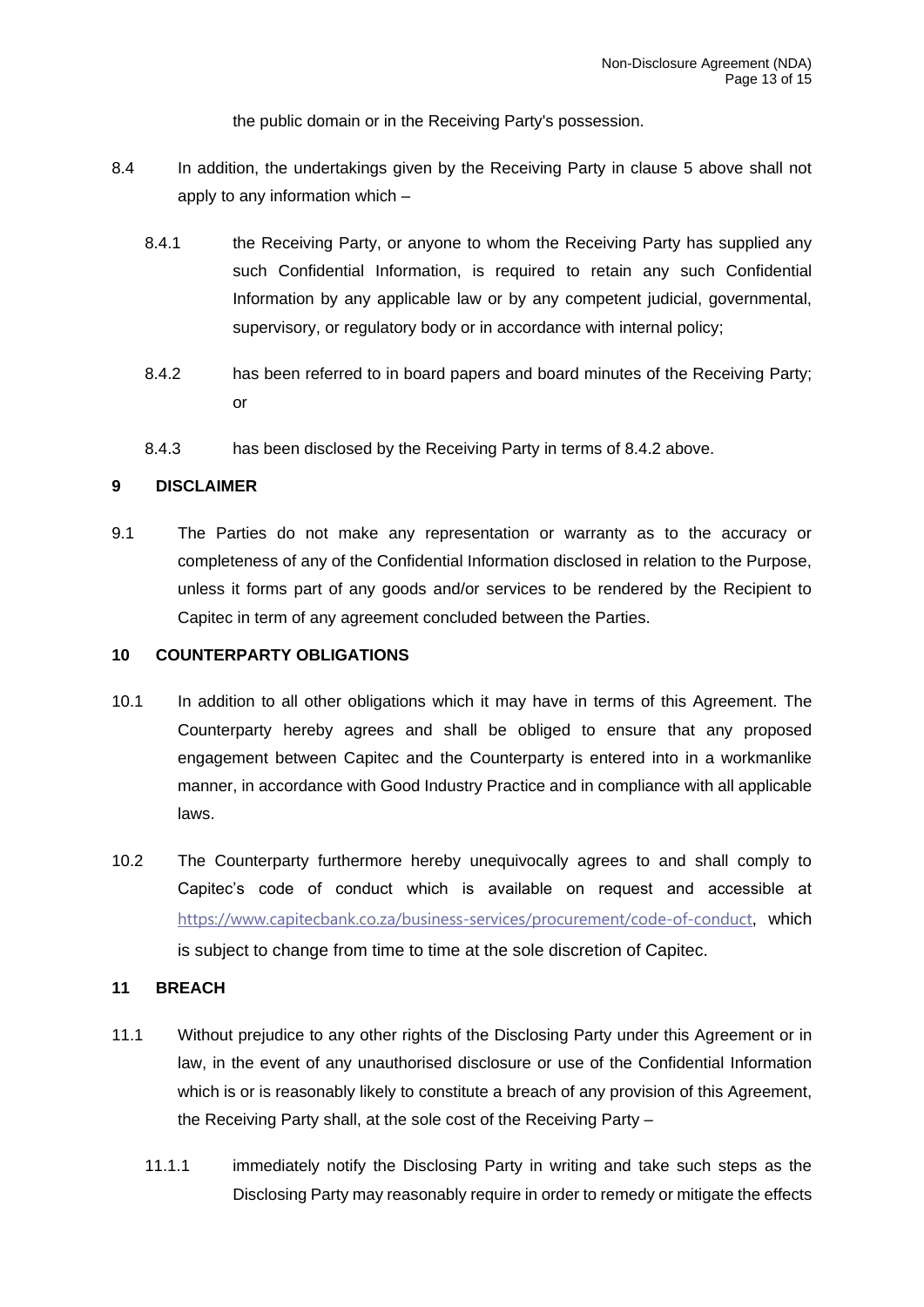of such actual or threatened breach; and

- 11.1.2 use all reasonable commercial endeavours to assist the Disclosing Party in recovering and preventing the use, dissemination, sale or other disposal of such Confidential Information.
- <span id="page-13-1"></span>11.2 The Parties acknowledge and agree that –
	- 11.2.1 cancellation is not an appropriate remedy for breach of this Agreement and this Agreement may not be cancelled or terminated save by written agreement between the Parties; and
	- 11.2.2 any breach or violation of any provision of this Agreement may cause irreparable harm to the other Party, which money damages may not necessarily remedy and that the remedies of interdict, specific performance and any other equitable relief are appropriate for any threatened or actual breach of this Agreement. The Disclosing Party will be entitled to apply for such remedy, in addition to any other remedy to which it may be entitled in law (other than the remedy of cancellation).
- 11.3 Without prejudice to clause [11.2](#page-13-1) above, the Receiving Party accepts full liability for the maintenance of the confidentiality of the Confidential Information and hereby unconditionally and irrevocably indemnifies and holds the Disclosing Party [and each Associated Company] harmless against any and all loss, action, expense (including any such expenses that the Disclosing Party may incur to enforce a judgment or order against the Receiving Party should the Receiving Party be a foreign company), claim, harm or damages of whatsoever nature or kind suffered or sustained by the Disclosing Party [or any of its Associated Companies] pursuant to –
	- 11.3.1 a breach or threatened breach by the Receiving Party of the provisions of this Agreement; and
	- 11.3.2 any Permitted Recipient failing to keep the Confidential Information confidential.
- 11.4 Should any unauthorised disclosure of Confidential Information take place in breach of the provisions of this Agreement, the Disclosing Party shall, in addition to the foregoing, be entitled by written notice to the Receiving Party to terminate all obligations to provide information to the Receiving Party with immediate effect and no further information will be disclosed to the Receiving Party in terms of this Agreement.

### <span id="page-13-0"></span>**12 APPLICABLE LAW AND JURISDICTION**

12.1 This Agreement will in all respects be governed by and construed under the laws of the Republic of South Africa.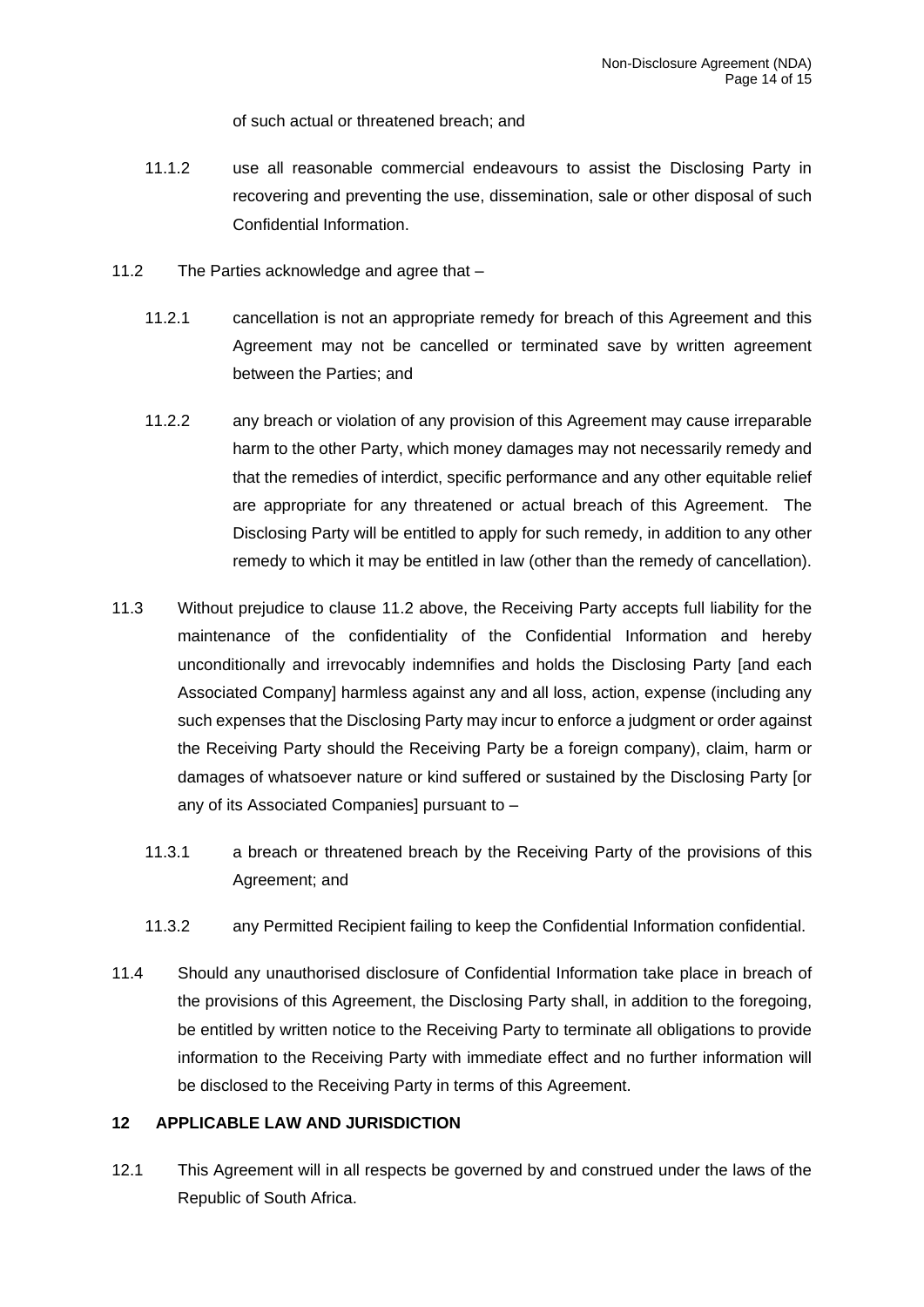- 12.2 Subject to the provisions of this Agreement, the Parties hereto hereby consent and submit to the non-exclusive jurisdiction of the High Court of South Africa, Western Cape Division, Cape Town in any dispute arising from or in connection with this Agreement.
- 12.3 The Parties agree that any costs awarded will be recoverable in accordance with the High Court tariff, determined on an attorney-and-client scale.

## <span id="page-14-0"></span>**13 NOTICES AND DOMICILIUM**

- 13.1 Any notice to be served on either of the Parties by the other Party under this Agreement shall be in writing and shall be sent to the addressee at its registered physical or postal address as stipulated on the Cover Page. All legal notices is to be delivered by hand and not by way of telefax or email. A Party may change its address for the purpose of notices to any other physical address within the Republic of South Africa by no less than 7 (seven) days written notice to the other Party to that effect.
- 13.2 All notices delivered or sent by
	- 13.2.1 hand during normal business hours shall be presumed to have been received on the date of delivery. Notices delivered after business hours or on a day which is not a Business Day will be presumed to have been delivered on the following Business Day;
	- 13.2.2 prepaid registered post within the Republic of South Africa shall be presumed to have been received within 7 (seven) Business Days of posting;
	- 13.2.3 email or telefax before 16h30 on a Business Day shall be presumed to have been received on the date of successful transmission of the email or telefax and emails or telefaxes sent after 16h30 or on a day which is not a Business Day will be presumed to have been received on the following Business Day.

#### <span id="page-14-1"></span>**14 GENERAL**

- 14.1 This Agreement constitutes the whole of the agreement between the Parties relating to the matters dealt with herein and, save to the extent otherwise provided herein, no undertaking, representation, term or condition relating to the subject matter of this Agreement not incorporated in this Agreement shall be binding on either of the Parties.
- 14.2 This Agreement supersedes and replaces any and all agreements between the Parties (and other persons, as may be applicable) and undertakings given to or on behalf of the Parties (and other persons, as may be applicable) in relation to the subject matter hereof.
- 14.3 No variation, addition, deletion, or agreed cancellation will be of any force or effect unless in writing and signed by or on behalf of the Parties hereto. In particular, no policies and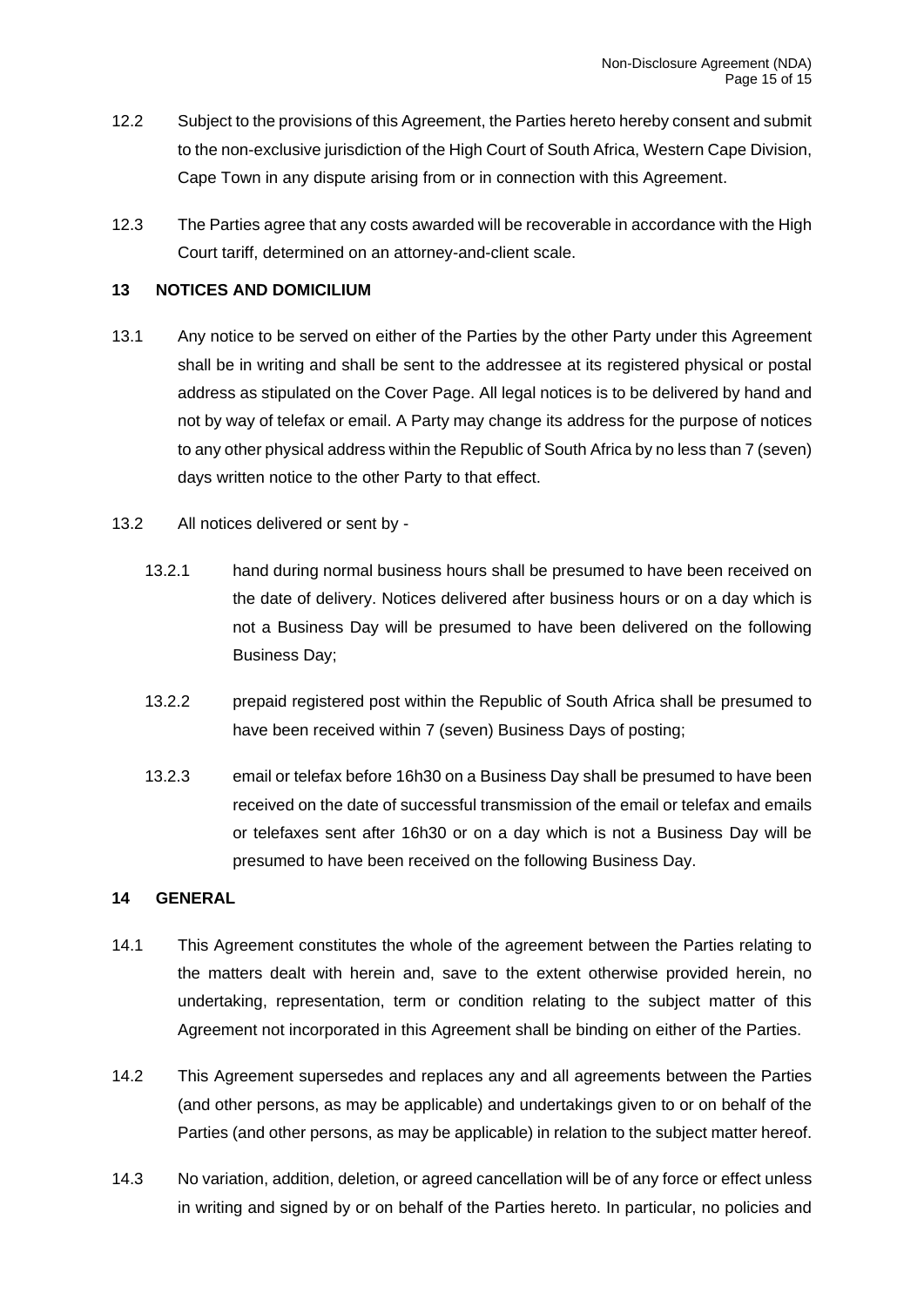procedures of the Counterparty shall form part of this Agreement, unless specifically and expressly included.

- 14.4 No waiver, suspension or postponement of any of the terms and conditions herein contained by either Party will be binding or of any force and effect for any purpose unless in writing and signed by or on behalf of the Party giving the same. Any such waiver, suspension or postponement will be effective only in the specific instance and for the purpose given.
- 14.5 No failure or delay on the part of the Party exercising any right, power or privilege hereunder will constitute or be deemed to be a waiver thereof, nor will any single or partial exercise of any right, power or privilege preclude any other or further exercise thereof or the exercise of any other right, power or privilege.
- 14.6 Save as otherwise herein provided, neither this Agreement nor any part, share or interest therein nor any rights or obligations hereunder may be ceded, assigned, or otherwise transferred by the Receiving Party without the prior written consent of the Disclosing Party.

### <span id="page-15-0"></span>**15 BENEFIT**

- <span id="page-15-3"></span>15.1 The undertakings given by the Receiving Party in this Agreement shall be for the benefit of and may be enforced by the Disclosing Party and any Entity purchasing the business (or part thereof) of the Disclosing Party as a going concern. The undertakings shall be deemed to have been imposed as a *stipulatio alteri* for the benefit of any Entity which purchases the business (or part thereof) and any Entity which acquires from the Disclosing Party its business (or part thereof) as a going concern and such benefit may be accepted by any such company. The fact that any undertaking may not be enforceable by one of them will not affect its enforceability by any other Party.
- 15.2 Notwithstanding the provisions of clause [15.1](#page-15-3) above, and without prejudice to the generality of the other provisions of this Agreement, it is specifically recorded that the provisions of this agreement shall apply to any disclosure of Confidential Information by the Recipient to any Entity purchasing its business (or part thereof) as contemplated in clause [15.1](#page-15-3) above.

## <span id="page-15-1"></span>**16 NO OBLIGATION**

Nothing in this Agreement shall require either Party to negotiate or continue negotiating with the other Party with respect to any further agreement, or to restrict either Party from withdrawing from any such negotiations at any time without liability.

#### <span id="page-15-2"></span>**17 COSTS**

Each Party will bear and pay its own legal costs and expenses of and incidental to the